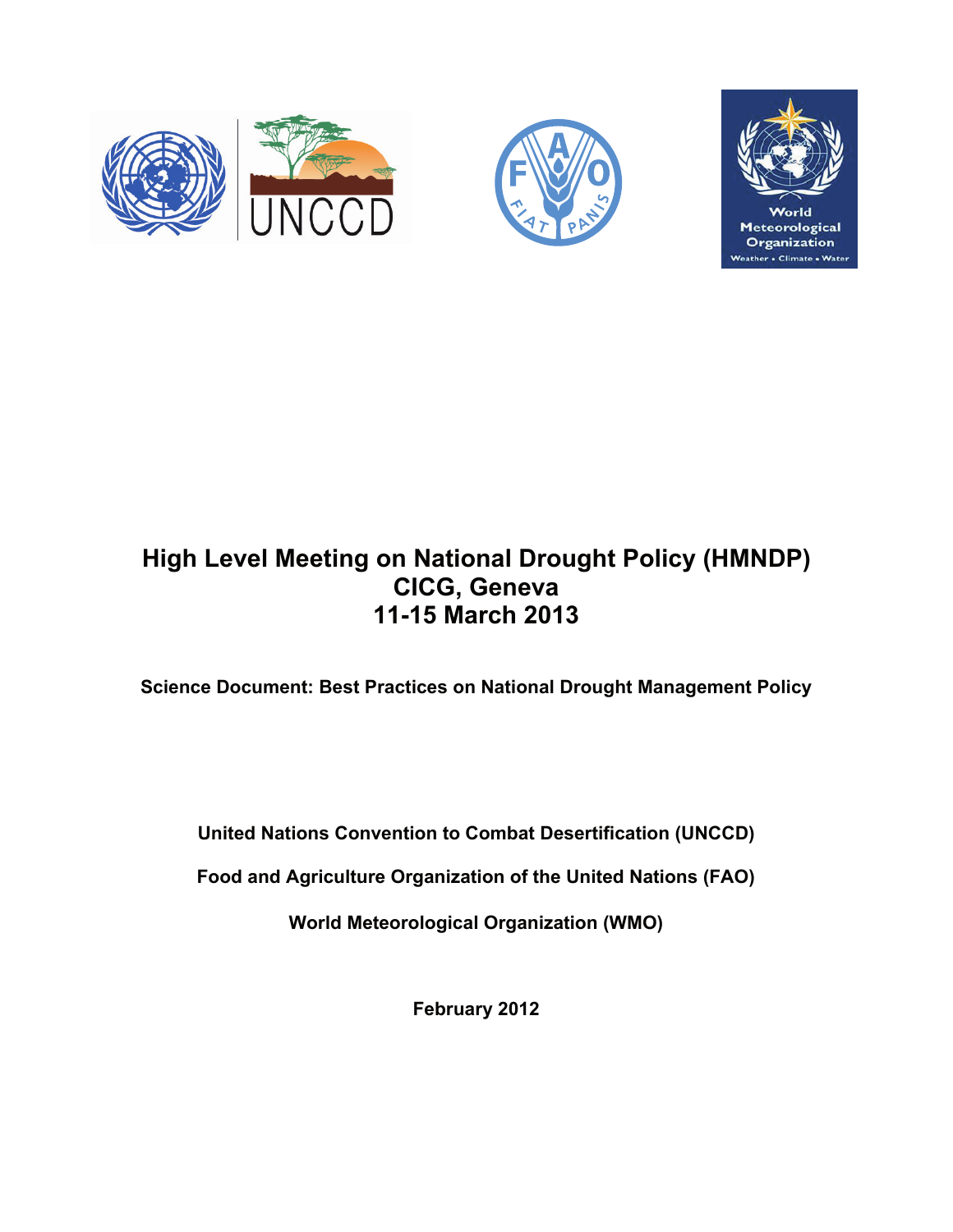## **Science Document: Best Practices on National Drought Management Policy**

## **Introduction**

As a beginning point in the discussion of drought management policy, it is important to identify the various types of drought policies that are available and have been utilized for drought management. The most common approach, and the one most often followed by both developing and developed nations, is post-impact government (or nongovernment) interventions. These interventions are normally relief measures in the form of emergency assistance programs aimed at providing money or other specific types of assistance (e.g., livestock feed, water, food) to the victims (or those experiencing the most severe impacts) of the drought. This reactive approach is seriously flawed from the perspective of vulnerability reduction since the recipients of this assistance are not expected to change behaviors or resource management practices as a condition of the assistance. For example, livestock producers that do not maintain adequate on-farm storage of feed for livestock as a drought management strategy will be those that first experience the impacts of extended precipitation shortfalls. These producers will be the first that turn to the government or other organizations for assistance in order to maintain herds until the drought is over and feedstocks return to adequate levels. This reliance on the government for relief is contrary to the philosophy of encouraging selfreliance through investments in creating improved coping capacity. Government assistance or incentives that encourage these investments would be a philosophical change in how governments respond and would promote a change in the expectations of livestock producers as to the role of government in these response efforts. The more traditional approach of providing relief is also flawed in terms of the timing of assistance being provided. It often takes weeks or months for assistance to be received, at times well beyond the window of when the relief would be of greatest value in addressing the impacts of drought.

A second type of drought policy approach is the development of pre-impact government programs that are intended to reduce vulnerability and impacts. In the natural hazards field, these types of programs or measures are commonly referred to as mitigation measures. Mitigation in the context of natural hazards is different from mitigation in the context of climate change, where the focus is on reducing greenhouse gas (GHG) emissions. These types of measures are numerous but appear to be less obvious to many when associated with drought since impacts are generally non-structural. These measures would include establishing comprehensive early warning systems; improving seasonal forecasts; increasing emphasis on water conservation (demand reduction); increasing or augmenting water supplies through measures such as the greater utilization of ground water resources, constructing reservoirs, interconnecting water supplies between neighboring communities: drought planning; and awareness building; and education. Insurance programs, currently available in many countries, would also fall into this category of policy types.

The final type of policy response is the development and implementation of preparedness plans and policies, which would include organizational frameworks and operational arrangements developed in advance of drought and maintained in between drought episodes by government or other entities. This approach represents an attempt to create greater institutional capacity focused on improved coordination and collaboration within and between levels of government and with stakeholders in the plethora of private organizations with a vested interest in drought management (i.e., communities, natural resource districts or managers, utilities, agribusiness, farm organizations, and others).

What is proposed as part of a national drought management policy is to emphasize the development and implementation of pre-impact government programs and preparedness plans and policies that are directed towards drought risk reduction. The lists of best practices that follow are examples of measures that should be considered as part of framing a national drought policy for each droughtprone nation.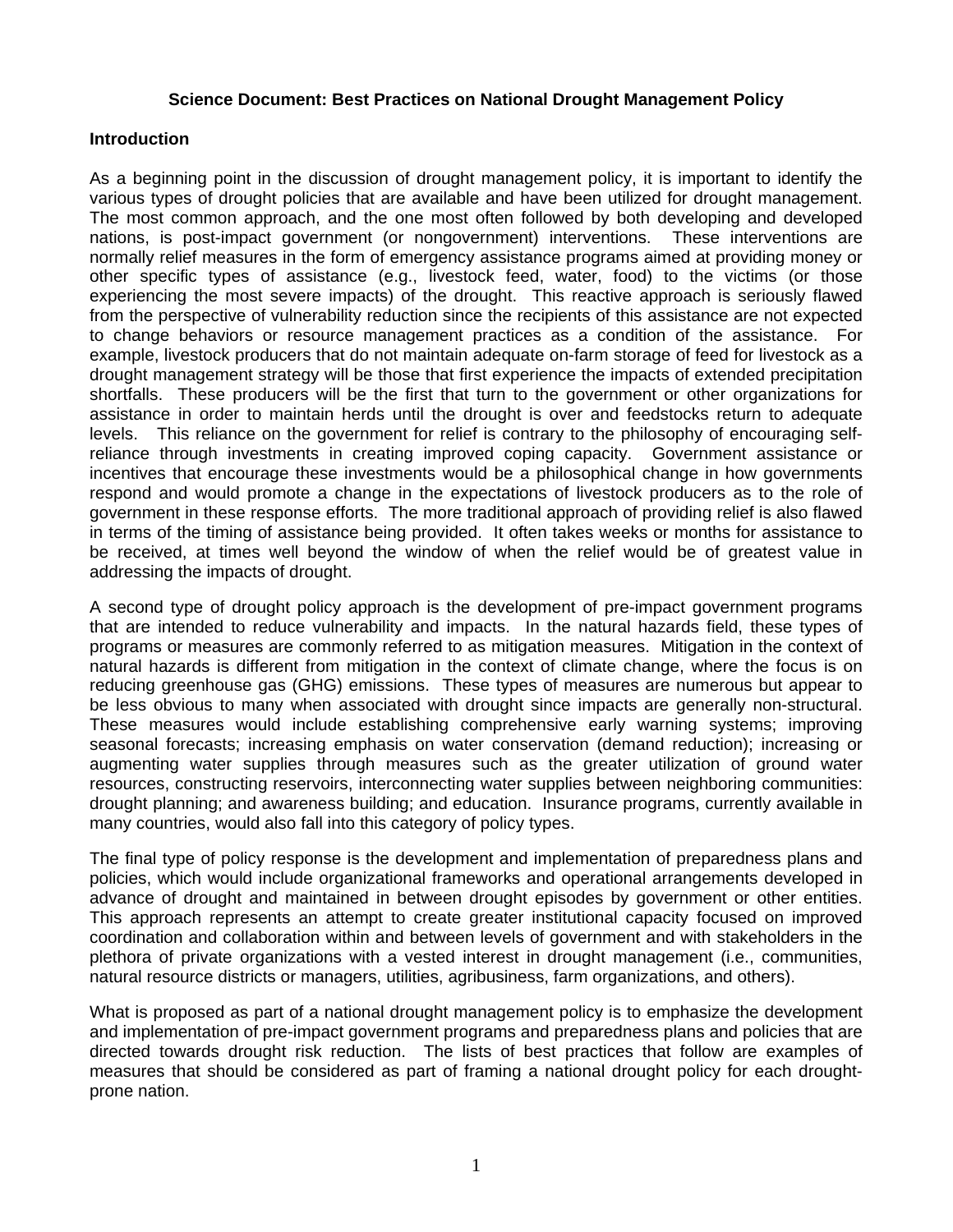# **A Compendium of Best Practices for National Drought Management Policy**

The key elements in a national drought management policy fall under the following areas:

- a) Promoting standard approaches to vulnerability and impact assessment
- b) Implementing effective drought monitoring and early warning systems
- c) Enhancing preparedness and mitigation actions
- d) Implementing emergency response and recovery measures that reinforce national drought management policy goals
- e) Understanding the cost of inaction

Following are the proposed elements in each of the five areas:

# **Promoting standard approaches to Vulnerability and Impact Assessment**

- 1) Understand the natural processes and human activities that contribute to vulnerability and community resilience and how these will be integrated to inform risk reduction and management.
	- a) Address the gaps in knowledge, methodologies and types of information that are preventing the effective application of these methodologies. A key goal is the enablement of affected populations.
	- b) Work with communities (broadly defined) facing hazards to manage their own environments more responsibly and equitably over the long term by joining in a global structure that supports informed, responsible, systematic actions to improve local conditions in vulnerable regions.
	- c) Encourage governments, departments and institutions, both public and private, to support, provide incentives, coordinate data collection and dissemination, provide decision support, and legitimize successful approaches to increasing capacity and action
- 2) Characterize and integrate drought-related impacts, vulnerability and risk information for the purpose of identifying proactive mitigation actions and measures.
- 3) Record drought impacts on and conduct risk assessments for vulnerable economic sectors, including but not limited to:
	- a) Rain-fed agricultural production
		- *i. Impact(s):* Reduced or no yields; increases in extreme events and accelerating trends on the productivity of rainfed agriculture
		- *ii. Potential mitigations:* Imports (short term); choosing to sow different crops or do not sow at all (short term); application of improved agronomic practices (i.e. no tillage)
	- b) Irrigated agricultural production
		- *i. Impact(s):* Reduced yields; vulnerability of water resources; reduced water quantity; water quality
		- *ii. Potential mitigations:* Water rationing; water allocation review; sowing dryland crops; introduction of water banks for temporary transfer of water rights
	- c) Livestock production
		- *i. Impacts:* Weight loss; mortality; destocking; increase in incidence of diseases; lower fertility and reproduction rates
		- *ii. Potential mitigations:* Destocking; feed distribution; cattle parking/relocation of herds; nomadic migration; use of special reserved areas (stockroutes and stock reserves)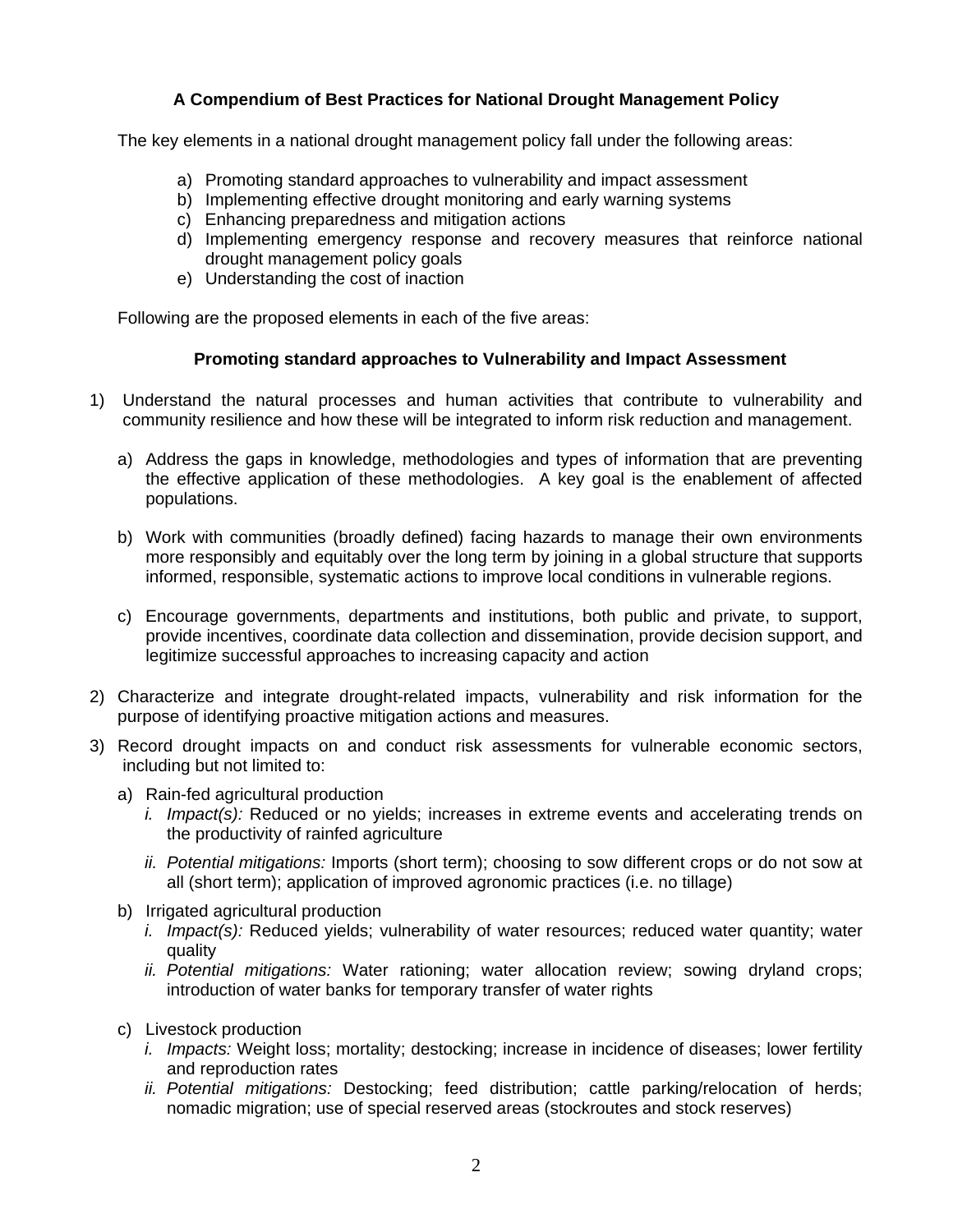- d) Water
	- *i. Impacts:* degraded water quality (salinity, BOD/COD); surface water shortages; overdrawing and depletion of groundwater; increased competition and conflict over water
	- *ii. Potential mitigations: Ex ante* identification of supplemental and alternative sources of water; use of reserve sources of groundwater; technical optimization of water resources; water laws and rules for special circumstances dry-year options (sale, expropriation, restrictions) using critical drought thresholds; development of critical thresholds; prediction of future water use to determine zoning, realization of water reservoirs or farm ponds; interconnection of urban or rural water supply systems; *e*stablish a water security plan for all rural and urban areas with respect to climate change
- e) Environment
	- *i. Impacts:* Ecosystem degradation; loss of biodiversity; species migration and extinction; landscape change and wind erosion; increased risk of wildfires; fisheries impacts
	- *ii. Potential mitigations:* maintenance of environmental flows
- f) Transportation
	- *i. Impacts:* Reduced transportation and navigation on rivers and lakes
	- *ii. Potential mitigations:* Preparation of alternate transportation plans using rail and road ways
- g) Health
	- *i. Impacts:* Morbidity and mortality increases; increased incidence of suicides; incidence of wind-, dust- and vector-borne diseases and respiratory illnesses; degradation of sanitation; decreasing levels of nutrition, depression, trauma and suicide; increased use and dependence on drugs and alcohol
	- *ii. Potential mitigations:* Food supplements; stockpiling food; more robust social safety nets; improved access to mental and physical health care; access to counseling services
- h) Tourism and recreation
	- *i. Impact(s):* Loss of recreation areas, decline of tourism revenue; reduction in taxes collected
	- *ii. Potential mitigations:* Improved management of water reservoirs; reallocation of water supplies between user sectors
- i) Energy
	- *i. Impacts:* Decreased hydropower production; brownouts and blackouts; increased demand; destruction of transmission lines
	- *ii. Potential mitigations:* Energy restrictions; improvements in efficiency; alternative energy supplies; diversification of energy sources
- i) Society
	- *i. Impacts:* Migration and loss of community; decreased marriage rates; increased divorce rates; increased incidence of suicides; increased conflicts; loss of assets and reduced property values; increased theft and crime; impacts on traditional cultures and practices; gender inequality; migration of population of farm/rural areas to urban areas
	- *ii. Potential mitigations:* Social protection and cash-transfer programmes; diversification of rural livelihoods; employment programmes and schemes; provision of counseling services
- k) Education
	- *i. Impacts*: School dropout rates (short-term); lower school enrollment (longer term)
	- *ii. Potential mitigations:* Targeted social protection (e.g., Bolsa Familiar); mid-day meal schemes to prevent school dropouts
- l) Cost of emergency response programs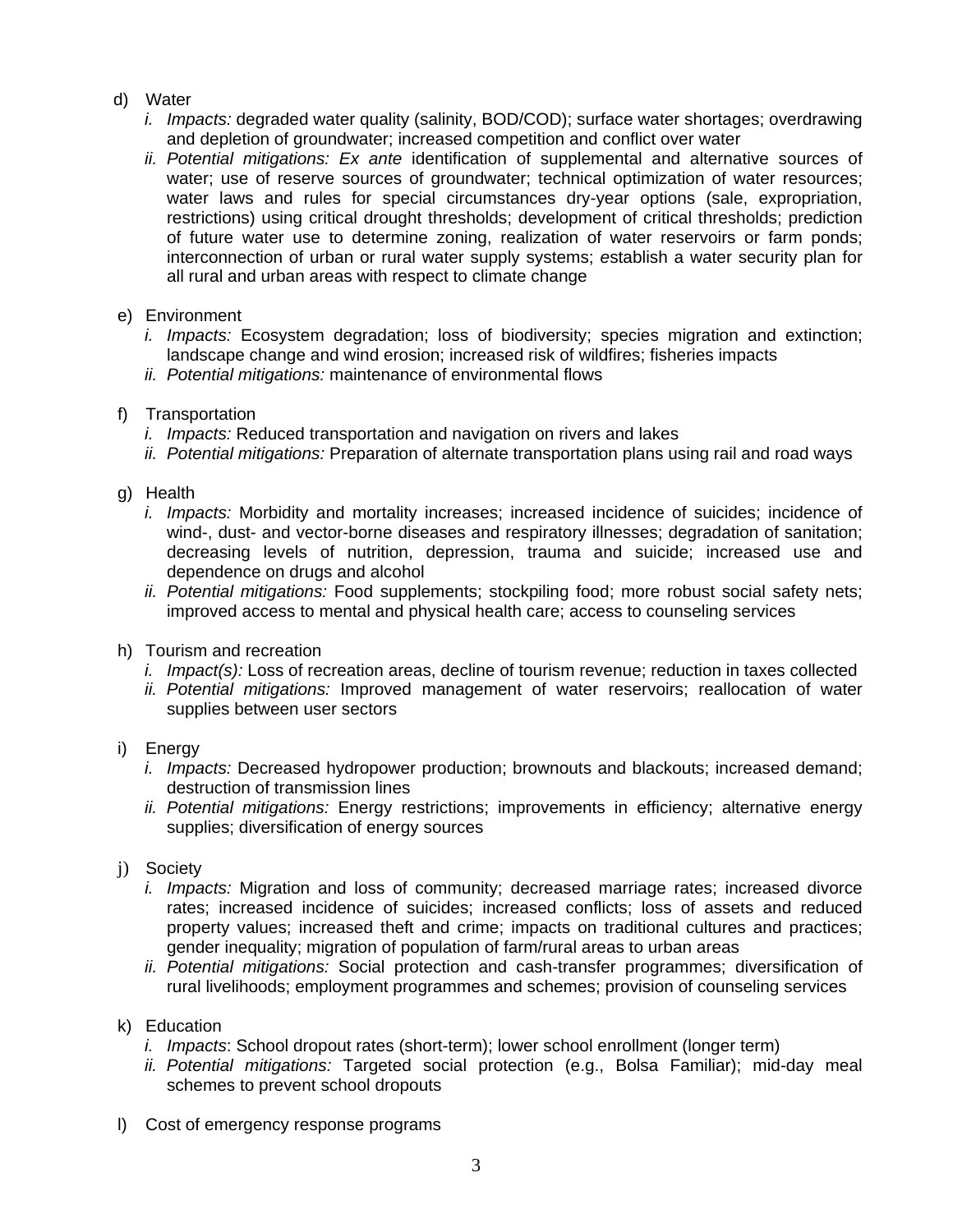- *i. Impacts:* Amount spent on relief and response
- *ii; Potential mitigations;* Insurance schemes, better targeting of response programs; improved monitoring of impact sectors to identify when measures should be implemented to mitigate impacts
- m) Secondary and tertiary impacts on economic productivity
	- *i. Impacts:* Loss of income and productivity*; o*pportunity costs*;* higher personal debt levels
	- *ii. Potential Mitigation:* Employment guarantee schemes and loan waivers
- 4) Elicit key stakeholders for information on the key issues and their needs for seasonal and longer climate information.
- 5) Assess socio-economic and management characteristics, capacity-mapping and trends in the countries/communities of concern, and include standards for data collection.
- 6) Develop risk assessments and profiles showing physical, social, economic and environmental pressures on a community from global, regional, and local scales, i.e., to determine who and what is at risk and why.
- 7) Understand effective decision-making in the context of drought risk management what it is and how it can be improved.
	- a) Conduct research on decision making and risk perceptions and on implementation of risk management and mitigation programs;
	- b) Include critical actors at each jurisdictional level; the actors' risk assumptions; their needs for different types of information; and the design of an information infrastructure that would support their decisions at critical entry points.
- 8) Conduct risk profiles prior to the onset of droughts, and capture drought impacts on vulnerable populations. Risk profiles should consider vulnerable groups, including but not limited to:
	- a) women;
	- b) children;
	- c) the elderly;
	- d) invalid, infirm and sick;
	- e) the landless;
	- f) farmers;
	- g) pastoralists;
	- h) marginalized communities; and
	- i) indigenous communities and populations
- 9) Develop, test and improve methodologies and measure progress in reducing vulnerability and enhancing community capacity, e.g., drought risk management, cost-effectiveness of methodologies and analyses, and societal impacts of catastrophic events.
- 10) Strengthen cross-sectorial coordination of the assessment of drought vulnerability and impacts and partnerships among state, academia and the private sector for conducting impacts assessments.
	- a) Assess impediments and opportunities to the flow of information including issues of credibility, legitimacy, compatibility (appropriate scale, content, match with existing practice) and acceptability.
	- b) Develop and test common drought risk reduction practices, coordinating information flow from different organizations into easily understandable language for all affected communities in countries and communities at risk.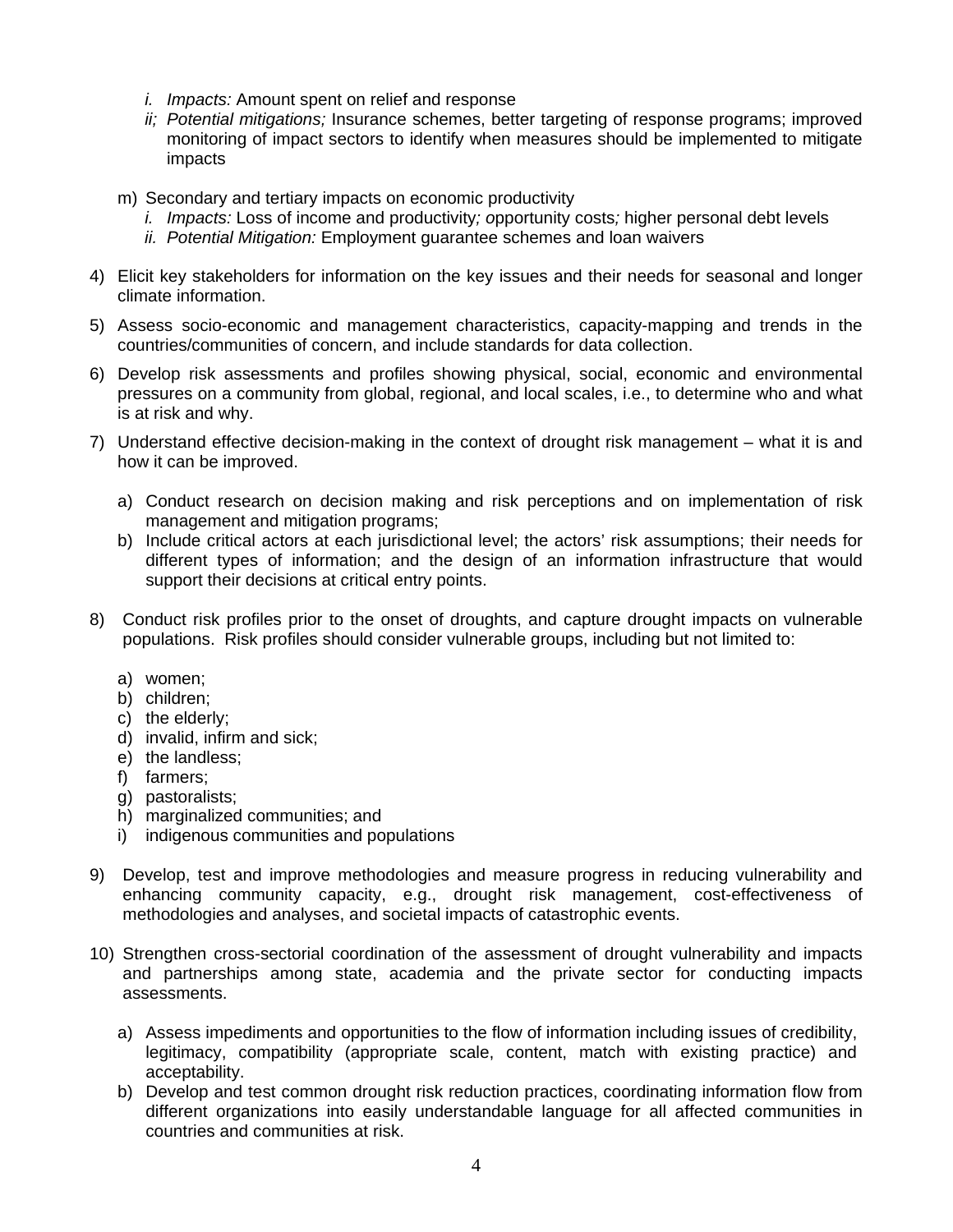- 11) Develop and mainstream effectiveness of impact assessments on Early Warning Information Systems that include warning of potential impacts on livelihoods.
- 12) Enable affected populations through support from governments and institutions, provision of incentives, and legitimization of successful approaches to increasing capacity and action at the local level.
- 13) Identify and assess vulnerable people and communities. Factors to consider, but are not limited to:
	- a) Gender
	- b) Age
	- c) Ethnicity
	- d) Political status
	- e) Dependency on agriculture
	- f) Level of wealth/poverty and human development
	- g) Status of education
	- h) Access to natural assets
	- i) Access to alternative supplies of water and fodder
	- j) Access to markets
	- k) Baseline health
	- l) Livelihood and employment options, and access to alternative or supplemental employment
	- m) Social networks and level of isolation
	- n) Access to infrastructure
	- o) Underlying climate variability
	- p) Exposure to previous droughts, floods and other hazards
- 14) Develop criteria to weigh the importance drought impacts and vulnerability factors, and to identify high-leverage mitigation actions.
- 15) Develop mitigation actions at multiple time scales to enable the implementation of appropriate mitigation actions during drought onset and termination.
	- a) Use drought impact records to develop probabilistic drought-risk assessments and facilitate proactive planning and drought risk management;
	- b) Consider the ability of farmers to receive and use information.
- 16) Systematically monitor and record local drought impacts in real time in association with drought early warning systems and this information is available in a timely fashion to local communities.
- 17) Develop common methodologies and terminology to assess drought vulnerability to facilitate the assessment of drought risk at multiple spatial scales and across political borders.

# **Implementing Effective Drought Monitoring and Early Warning Systems**

18) Identify and evaluate existing comprehensive, integrated drought monitoring systems which couple multiple climate, water, soil and crop parameters, socio-economic and environmental indicators and indices to fully characterize the magnitude, spatial extent, trends, duration, and potential impacts of droughts.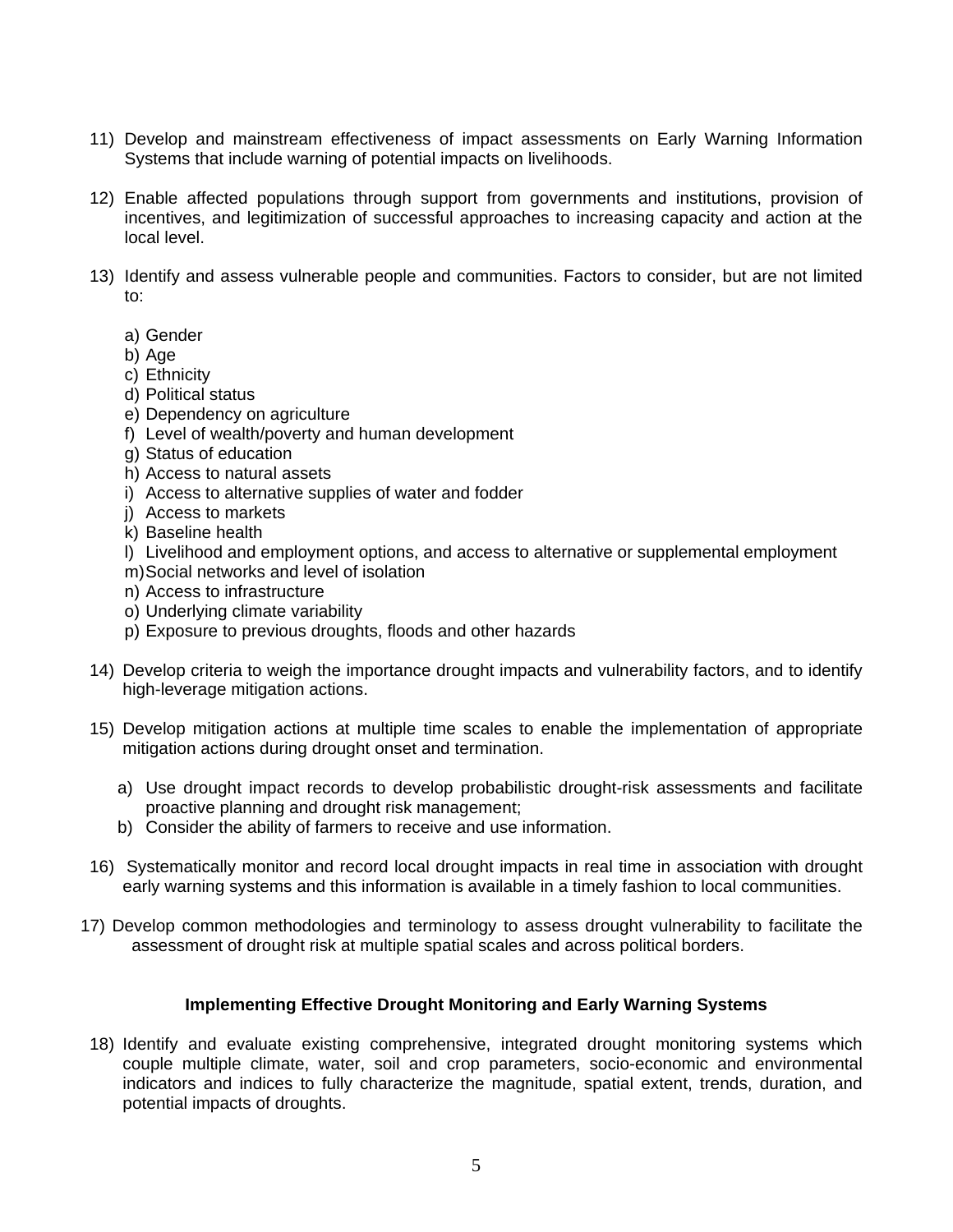- a) Establish and support a comprehensive and effective integrated drought monitoring system at the national level;
- b) Ensure that relevant parameters for climate, water, crop, and soil and the indicators and indices for socio-economic and environmental parameters are collected and made available through the system;
- c) Place more emphasis on supporting research to characterize the magnitude, spatial extent and trends, duration and potential impact of droughts on social, environmental and economic aspects of the region/country;
- d) Use an appropriate classification system on different types of droughts, i.e., meteorological, agricultural, hydrological, and socio-economic droughts, while communicating information on droughts on a routine basis;
- e) Develop effective delivery systems for the dissemination of information to the user community for improved decision making.
- 19) Assess the adequacy of networks, in particular, meteorological, hydrological and ecological networks for drought monitoring and data quality.
	- a) Ensure that an adequate and coordinated network of meteorological, hydrological and ecological stations is established in the country to provide good spatial characterization of droughts;
	- b) Ensure that the meteorological, hydrological and ecological stations have the necessary instruments in good working condition to provide relevant data*.*
	- c) Take full advantage of the advances in instrumentation technology such as Data Collection Platforms (DCPs), automatic weather stations, telemetry, hydroprobes in automating the data collection;
	- d) Use gridded products to compensate for gaps in station networks in order to create time series of climate monitoring products;
	- e) Encourage the wider availability and use of remote sensing data and products and provide training on the proper interpretation of these products for natural resource managers and policy makers;
	- f) Implement effective data management and data quality control systems including proxy data consistent with WMO quality control procedures;
	- g) Ensure the long-term sustainability of meteorological, hydrological and ecological networks in order to provide the user community relevant information on a regular basis.
	- h) Assess the needs of the user community in terms of specific information needs for time sensitive decisions.
- 20) Examine current arrangements and procedures for coordinating the collection and analysis of meteorological, hydrological, and ecological data and eliminate fragmentation between many agencies and ministries at the different administrative levels.
	- a) Encourage close collaboration among meteorological, hydrological, ecological and other relevant agencies in the collection of comprehensive drought data;
	- b) Develop standard protocols for data collection and analysis;
	- c) Establish a centralized authority for the analysis and quality control of meteorological, hydrological and ecological data to generate integrated products related to droughts;
	- d) Determine the most user-friendly format of the integrated data for easier access and use by both researchers and practitioners.
- 21) Evaluate existing procedures for data sharing and their applications of drought monitoring, preparedness, mitigation and response.
	- a) Review existing data sharing practices and procedures;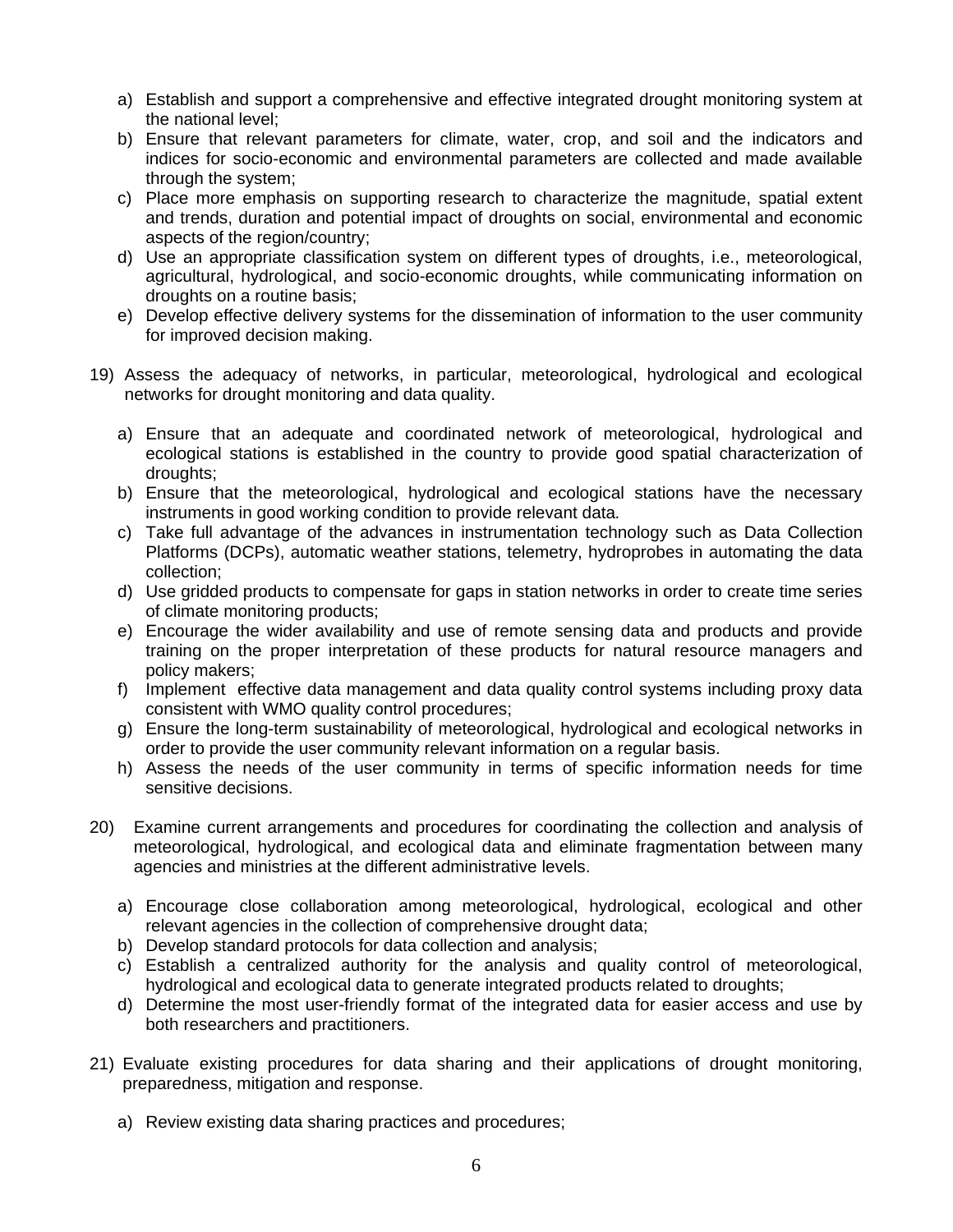- b) Encourage regular interaction between all relevant agencies and institutions at the local, national, and regional levels in developing appropriate specific drought products for application in all sectors affected by droughts.
- c) Adopt agreed upon standards for sharing of data and products with all sectors concerned with the impacts of droughts;
- d) Promote a policy of free, open and unrestricted exchange of data, information and products with all interested agencies and institutions in the public and private sectors;
- e) Establish a rigorous monitoring system to ensure that data, information and products are shared freely between institutions and agencies in a timely manner.
- 22) Assess the availability of early warning and decision-support tools and methodologies in support of drought preparedness planning and policy development.
	- a) Undertake a comprehensive assessment of drought risks; identify potential threats and establish the degree of vulnerability of local populations and economic sectors to droughts and how these vulnerabilities vary by region within a country;
	- b) Evaluate the existing capabilities in the country for early warning of droughts, identify the gaps and take appropriate steps to develop and strengthen the national capabilities to provide effective drought early warnings;
	- c) Evaluate existing decision-support tools in close collaboration with the user community in different sectors which are impacted by droughts and improve these tools by taking advantage of current advances to provide better and more timely information for decision making;
	- d) Promote multidisciplinary collaboration among meteorologists, hydrologists, soil scientists, ecologists, agronomists, the social/behavioral sciences, health care system and others in the collection of data including meta-data and generation of drought products for the user community.
	- e) Consider the capability of the users and policy makers to disseminate the drought indices used and their applicability;
- 23) Assess the current capabilities of regional outlooks and forecasts for the duration and severity of drought, improve the skill of these forecasts and enhance communication to users.
	- a) Encourage investments to strengthen research capacity at the national, regional and local levels into the causes and effects of climate variations and long-term climate prediction to provide drought early warnings;
	- b) Collaborate with the Global Producing Centres for Long-range Forecasts (GPCs) and the Regional Climate Centres (RCCs) to augment the ability in the country to provide seasonal, intraseasonal and inter-annual forecasts and skill indicators for the drought outlook and decision making;
	- c) Assess past and current droughts in the context of trends and extreme events that affect the duration and severity of droughts;
	- d) Improve the capability to forecast and develop future drought predictions
- 24) Evaluate the four phases in drought risk management: vulnerability and risk assessment; monitoring and early warning systems; preparedness and mitigation; and emergency response and recovery.
	- a) Establish an evaluation procedure for each of the four phases;
	- b) Implement a feedback process in the drought life cycle to learn from past practices in the mitigation or prevention, preparedness, response and recovery strategies;
	- c) Ensure that the early warnings are delivered to the decision makers in a timely fashion and in appropriate formats and that preparedness, response and recovery plans are in place;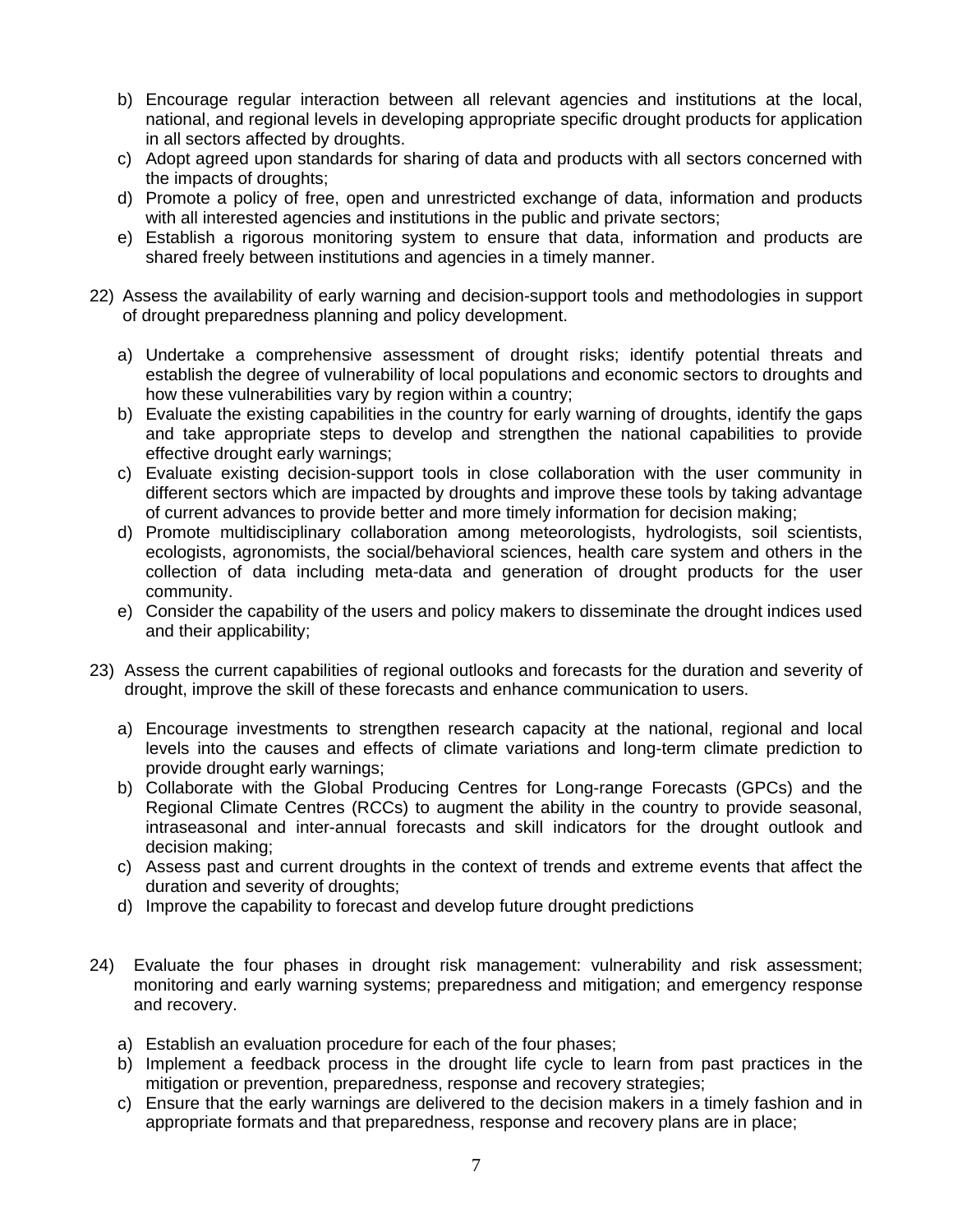- d) Ensure that drought early warning systems are always functional and incorporate a tiered approach based upon the severity of the event;
- e) Develop long-term solutions in addressing recurrent/multi-year drought episodes;
- f) Identify appropriate and sector-specific triggers for the timely implementation of mitigation actions.
- 25) Examine the need for the development of useful end products, information or decision-support tools for delivery to the end users.
	- a) Ensure that the user community in different sectors impacted by droughts is involved from the outset in the development of useful end products, information and decision-support tools in order to ensure that the products and information meet their needs and expectations;
	- b) Develop appropriate decision support tools and climatological end products covering all aspects of drought to assist the users in their decision making in drought risk management;
	- c) Include extension service personnel and promote their capability to understand and use of drought indices to better disseminate information regarding the four phases of drought risk management.
- 26) Assess the capacity of delivery systems to disseminate data, information, products and services to users in a timely manner to enhance their usefulness for decision support.
	- a) Undertake a review of past and present delivery systems for disseminating drought services to end users and use the review findings and recommendations as the basis for developing user friendly delivery systems;
	- b) Establish a procedure/survey to ensure that the needs of the decision makers are being adequately met by the delivery system and modify the system as required;
	- c) Design the presentation of data and products to meet the specific needs for different decision makers (do not make users search through all data but provide access to different products for different groups, e.g., agriculture, education, policy makers);
	- d) Use the most cost effective and modern methods for information delivery including Internet, social media (Facebook, Twitter, etc.), social gatherings, mobile phones, radio, TV, etc., which are appropriate to the local conditions;
	- e) Place emphasis on training of the user communities in the use of decision support tools and products.

# **Enhancing Preparedness and Mitigation Actions**

- 27) Develop drought response measures that reinforce the concept of risk management as a key element of a national drought management policy while promoting environmental stewardship.
	- a) Emphasize fundamental need for integrated monitoring/observational and analysis system.
	- b) Establish drought triggers or thresholds for taking action;
	- c) Differentiate between normal seasonal dry periods and prolonged drought situation in the context of implementing emergency relief and response measures;
	- d) Continue assessment of socio-economic consequences/impacts of the specific drought event;
	- e) Identify emergency measures that will reduce the impact of current drought while reducing vulnerability to future occurrences (these measures should, at least, be neutral);
	- f) Establish an effective communications and awareness building strategy for public education.
	- g) Develop policy to ensure that the relief reaches affected communities/sectors in a timely fashion;
	- h) Provide a drought fund for relief and response as part of a National Drought Management Policy.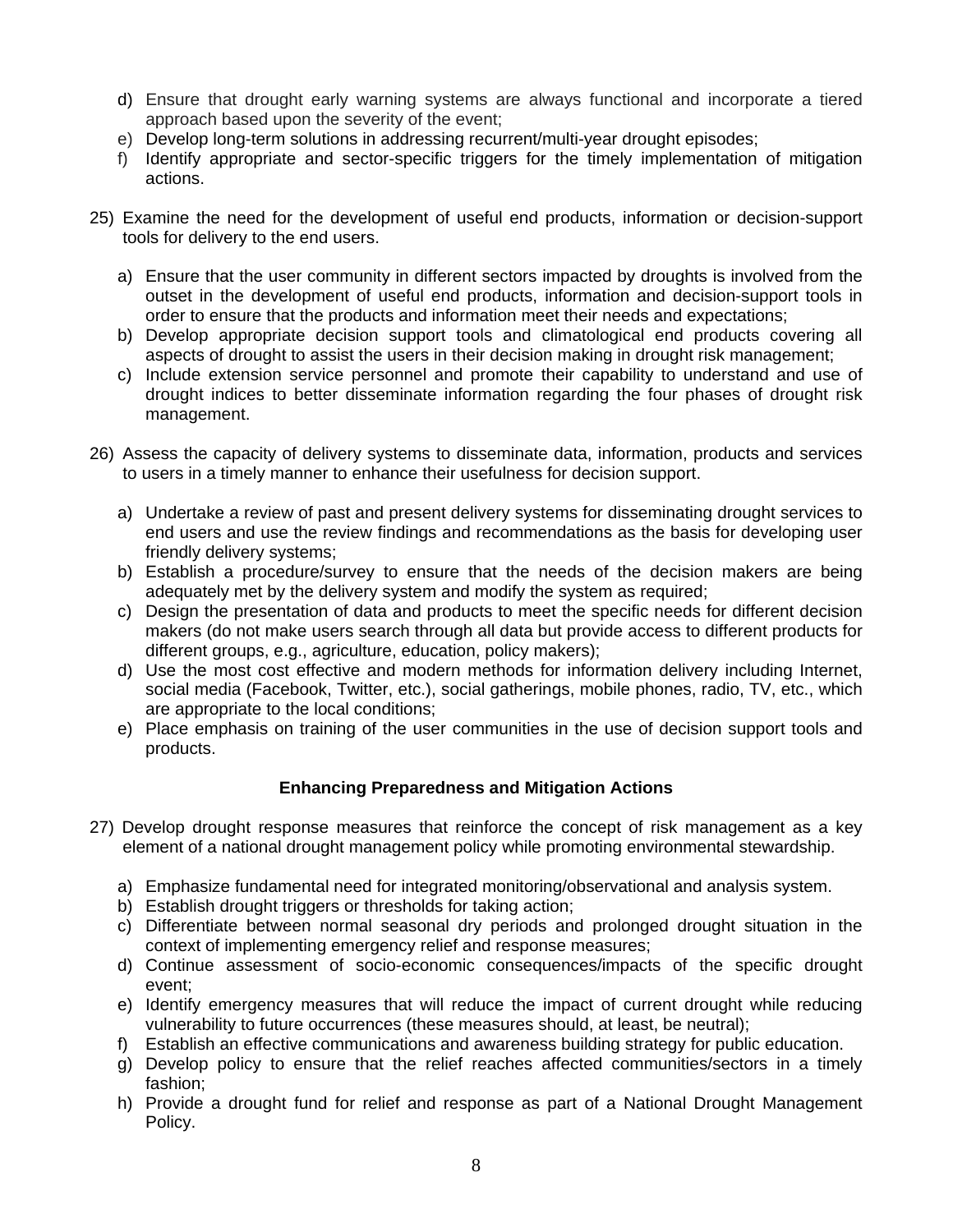- 28) Promote training opportunities to enhance understanding of how seasonal forecasts and decision support tools can be applied by vulnerable groups and within vulnerable sectors to improve resilience/coping capacity and preparedness.
	- a) Develop a business (management) plan to implement training in different sectors;
	- b) Emphasize training of trainers (e.g., extension service personnel) to better communicate the policy instruments to user communities;
	- c) Stress the application of climate risk information for management and policy;
	- d) Understand user needs and involve users in the development of decision support tools from the beginning;
	- e) Employ the media to engage the public and policy makers and receive feedback on the effectiveness of emergency relief measures.
- 29) Identify incentives that could be provided to vulnerable sectors/groups to enhance the adoption of risk-based management measures in support of a national drought management policy.
	- a) Consider financial incentives (implementation of a government approved program to provide loans on a tax-free basis to stimulate the development of implementation of drought mitigation measures);
	- b) Link drought relief to establishment/implementation of drought plans at any level (local, state)
	- c) Institute a policy whereby a portion of funds provided for emergency drought relief payments must be directed towards mitigation measures to reduce the impacts of future droughts;
	- d) Evaluate existing drought insurance plans or schemes in terms of how effectively the plans promote rewarding wise stewardship of natural resources and sustainable development;
	- e) Use rewards for drought preparedness and effective response. Use matching funds to finance preparedness plans.
- 30) Identify and communicate successful examples of how inter-agency or inter-ministerial coordination has enhanced drought monitoring, mitigation, response, and planning (e.g., U.S. Drought Monitor, North American Drought Monitor, the Australian 'Monitor', State of Ceara in Northeast Brazil, drought and climate monitoring centres (ICPAC, SADC-CSC, DMCSEE).

31) Examine how drought drills or exercises could be effectively used to promote more effective institutional coordination for preparedness and response.

- 32) Collect local and traditional knowledge and incorporate into the decision making process
- 33) Ensure connections between science and policy aspects.

#### **Implementing Emergency Response and Relief Measures that reinforce National Drought Management Policy Goals**

- 34) Develop adequate linkages between early warning and relief and response.
- 35) Carry-out rapid assessment of ongoing drought emergencies.
	- a) Prepare diagnostic tools for rapid assessments;
	- b) Establish and train inter-agency diagnostic teams (pre-emergency).
- 36) Conduct research that evaluates the effect of drought relief measures on societal vulnerability.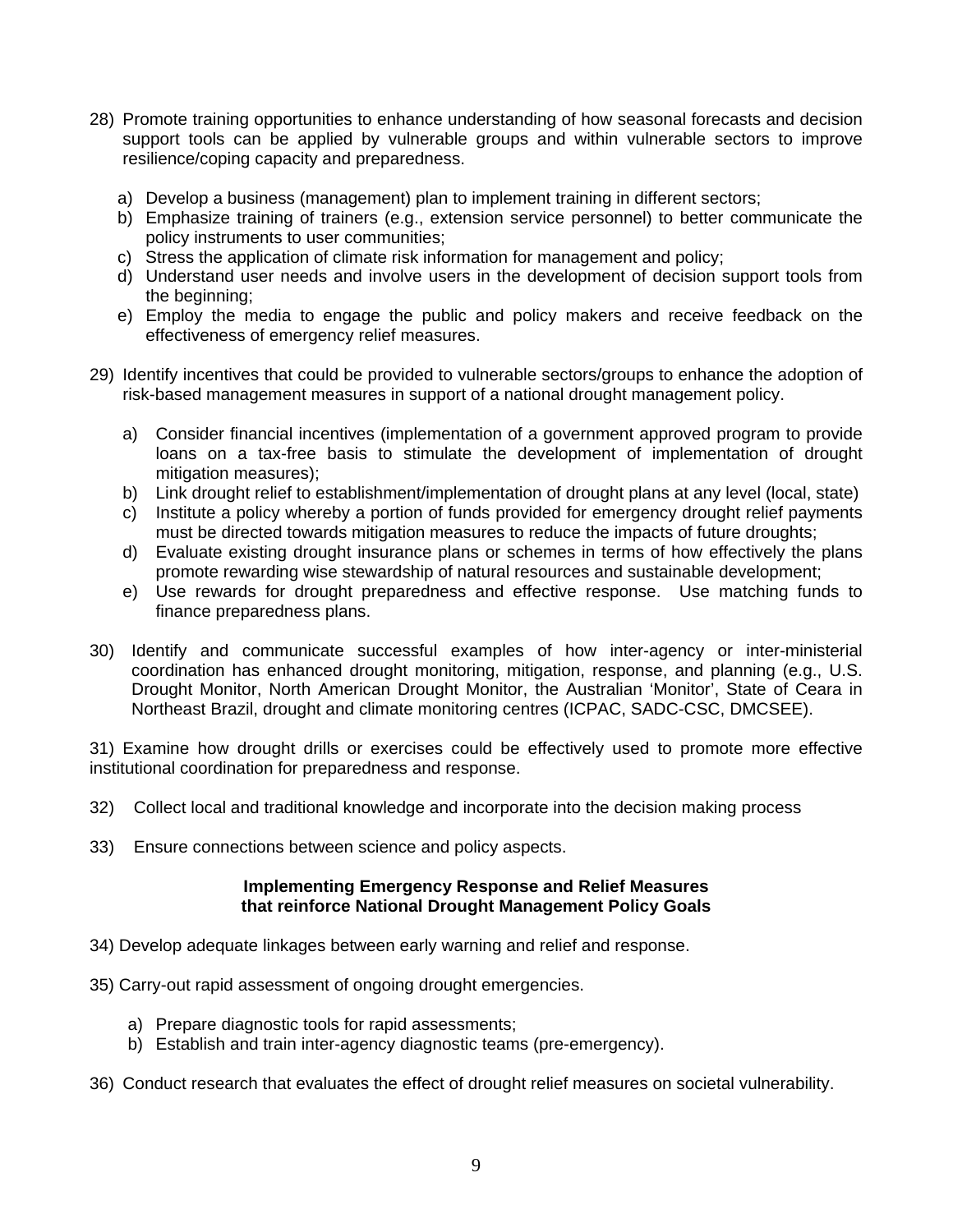- a) Identify case studies at the local level as to how risk management can reduce vulnerability (i.e., reduce impacts and improve resilience);
- b) Diversify activities and portfolio of assets as a drought mitigation strategy (e.g. crop production);
- c) Assess the effectiveness of drought policies and look for areas of improvement and refinement;
- d) Use risk mapping to identify vulnerabilities in support of drought policies.

## **Understanding the cost of inaction**

- 37) Document the social, environmental, and economic impacts associated with past drought events and impact trends by sector to better understand the cost of inaction at all levels and for all sectors.
- 38) Understand the cost/benefit relationships between a reactive, post-drought impact and emergency relief government policy vs. a risk-based government policy directed towards investment in mitigation actions that reduce impacts and the need for government interventions.
- 39) Opportunity costs to be derived from translating science into policy action.

## **National Drought Management Policy: The Way Forward**

The challenge that nations face in the development of a risk-based, national drought management policy is complex and requires political will and a coordinated approach within and between levels of government and with the diversity of stakeholders that must be engaged in the policy development process. One tool that has been instrumental in providing guidance in the development of drought preparedness and mitigation plans in the United States is a 10-step planning process. This step-bystep approach has been modified and is provided below as one approach to assist nations with the national drought policy development process. The terminology from the original 10-step process has been modified slightly to reflect the goal of developing a national drought management policy vs. a preparedness or mitigation plan as it was originally intended.

- **Step 1:** *Appoint* a national drought management policy commission or task force
- **Step 2:** *State* or *define* the goals and objectives of a risk-based national drought management policy
- **Step 3:** *Seek* stakeholder participation; *define* and *resolve* conflicts between key water use sectors
- **Step 4:** *Inventory* data and financial resources available and *identify* groups at risk
- **Step 5:** *Prepare/write* the key tenets of a national management drought policy, including the following elements:
	- Monitoring, early warning and prediction
	- Risk and impact assessment
	- Mitigation and response
- **Step 6:** *Identify* research needs and *fill* institutional gaps